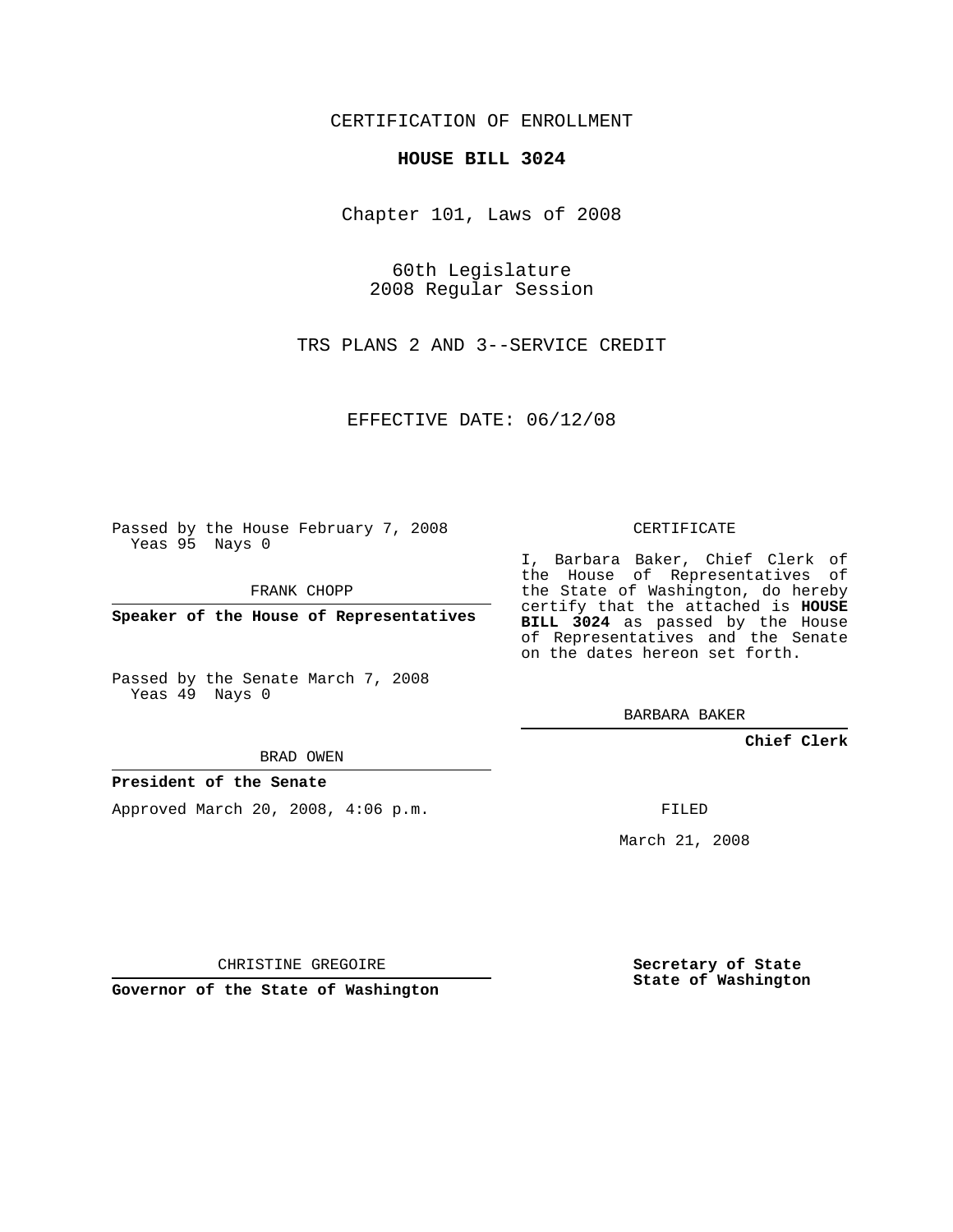## **HOUSE BILL 3024** \_\_\_\_\_\_\_\_\_\_\_\_\_\_\_\_\_\_\_\_\_\_\_\_\_\_\_\_\_\_\_\_\_\_\_\_\_\_\_\_\_\_\_\_\_

\_\_\_\_\_\_\_\_\_\_\_\_\_\_\_\_\_\_\_\_\_\_\_\_\_\_\_\_\_\_\_\_\_\_\_\_\_\_\_\_\_\_\_\_\_

Passed Legislature - 2008 Regular Session

## **State of Washington 60th Legislature 2008 Regular Session**

**By** Representatives Conway, Fromhold, Bailey, Crouse, Hurst, Simpson, and Linville; by request of Select Committee on Pension Policy

Read first time 01/21/08. Referred to Committee on Appropriations.

 AN ACT Relating to purchasing service credit in plan 2 and plan 3 of the teachers' retirement system for public education experience performed as a teacher in a public school in another state or with the federal government; and amending RCW 41.32.813 and 41.32.868.

BE IT ENACTED BY THE LEGISLATURE OF THE STATE OF WASHINGTON:

 **Sec. 1.** RCW 41.32.813 and 2006 c 257 s 1 are each amended to read as follows:

8 (1) An active member who has completed a minimum of ((<del>five</del>)) two years of creditable service in the teachers' retirement system may, upon written application to the department, make a one-time purchase of up to seven years of service credit for public education experience outside the Washington state retirement system, subject to the following limitations:

 (a) The public education experience being claimed must have been performed as a teacher in a public school in another state or with the 16 federal government; ((and))

 (b) The public education experience being claimed must have been covered by a retirement or pension plan provided by a state or political subdivision of a state, or by the federal government; and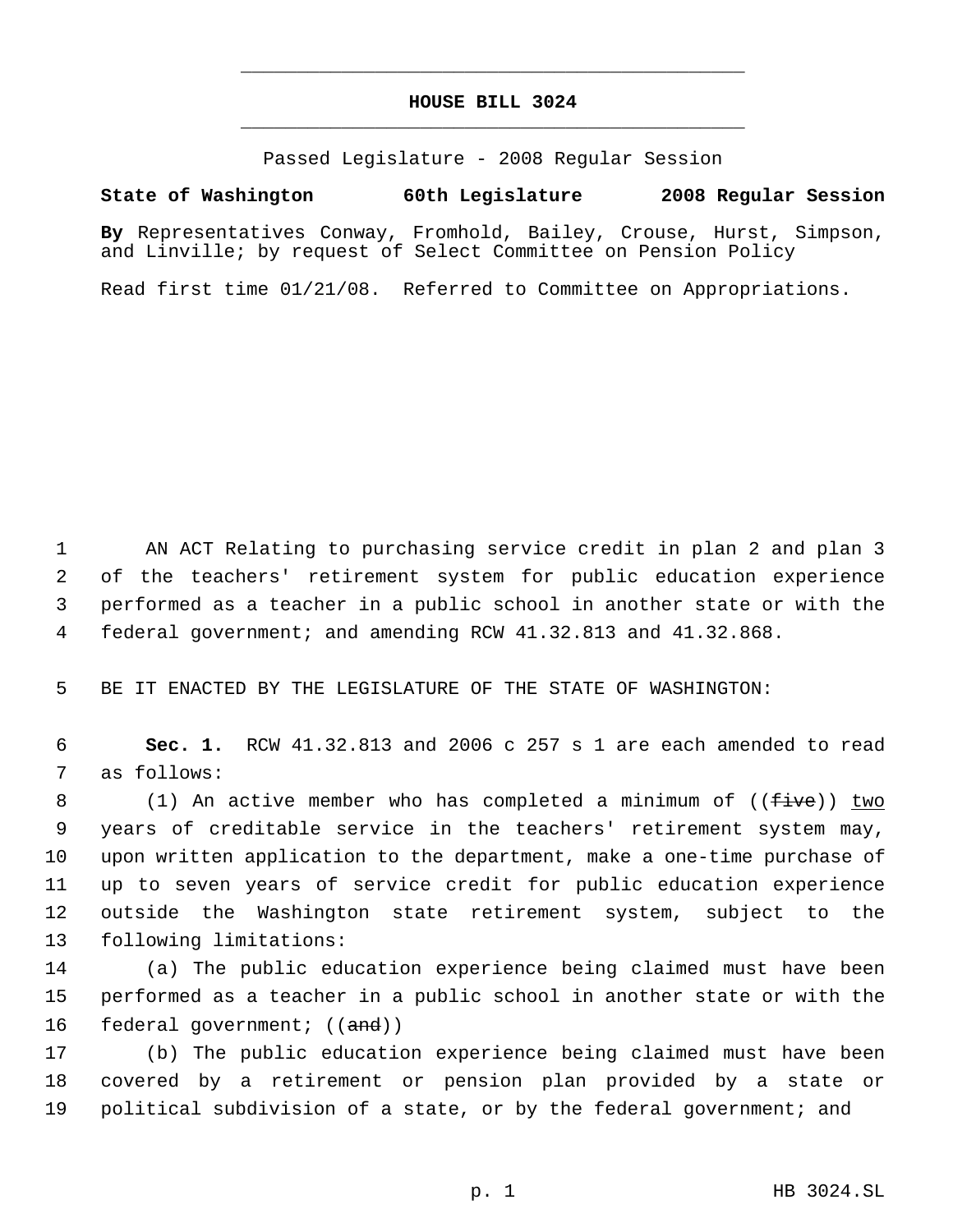(c) The member is not currently receiving a benefit or currently eligible to receive an unreduced retirement benefit from a retirement or pension plan of a state or political subdivision of a state or the federal government that includes the service credit to be purchased.

 (2) The service credit purchased shall be membership service, and may be used to qualify the member for retirement.

 (3) The member shall pay the actuarial value of the resulting increase in the member's benefit calculated in a manner consistent with the department's method for calculating payments for reestablishing service credit under RCW 41.50.165.

 (4) The member may pay all or part of the cost of the service credit to be purchased with a lump sum payment, eligible rollover, direct rollover, or trustee-to-trustee transfer from an eligible retirement plan. The department shall adopt rules to ensure that all lump sum payments, rollovers, and transfers comply with the requirements of the internal revenue code and regulations adopted by the internal revenue service. The rules adopted by the department may condition the acceptance of a rollover or transfer from another plan on the receipt of information necessary to enable the department to determine the eligibility of any transferred funds for tax-free rollover treatment or other treatment under federal income tax law.

 (5) The employer also may pay all or a portion of the member's cost of the service credit purchased under this section.

 **Sec. 2.** RCW 41.32.868 and 2006 c 257 s 2 are each amended to read as follows:

26 (1) An active member who has completed a minimum of  $((fiv)$  two years of creditable service in the teachers' retirement system may, upon written application to the department, make a one-time purchase of up to seven years of service credit for public education experience outside the Washington state retirement system, subject to the following limitations:

 (a) The public education experience being claimed must have been performed as a teacher in a public school in another state or with the federal government;

 (b) The public education experience being claimed must have been covered by a retirement or pension plan provided by a state or political subdivision of a state, or by the federal government; and